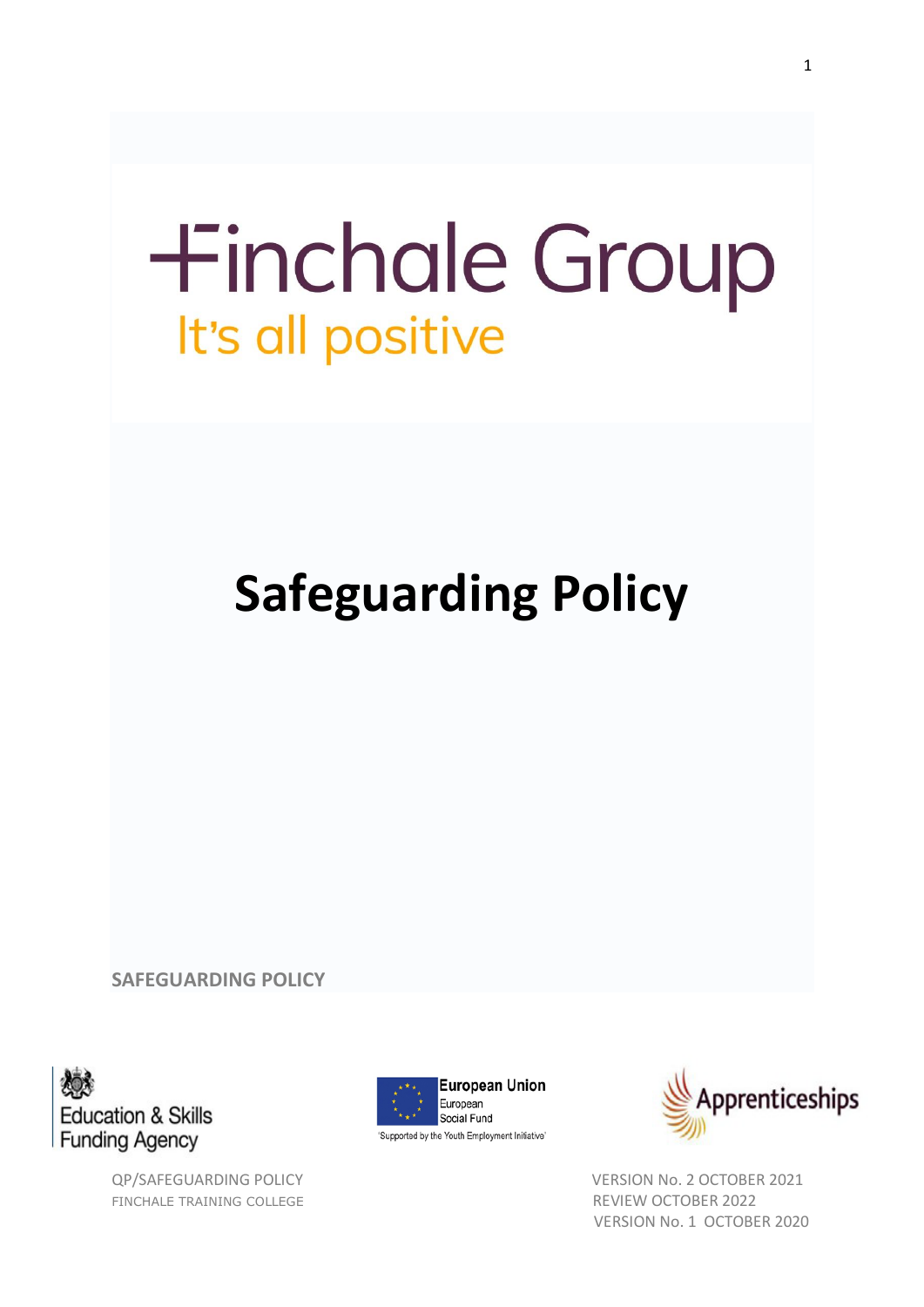# **Contents**

|                                                                 | 3  |
|-----------------------------------------------------------------|----|
|                                                                 | 3  |
|                                                                 | 5  |
| Name and contact details of Director/Safeguarding Lead          | 5  |
|                                                                 | 6  |
|                                                                 | 7  |
|                                                                 | 8  |
|                                                                 | 8  |
|                                                                 | 9  |
|                                                                 | 11 |
|                                                                 | 11 |
|                                                                 | 11 |
|                                                                 | 13 |
|                                                                 | 14 |
|                                                                 | 15 |
| Allegations against Finchale Training College staff/ volunteers | 15 |
|                                                                 | 16 |
|                                                                 | 17 |
|                                                                 | 18 |
|                                                                 | 18 |
|                                                                 | 19 |
|                                                                 |    |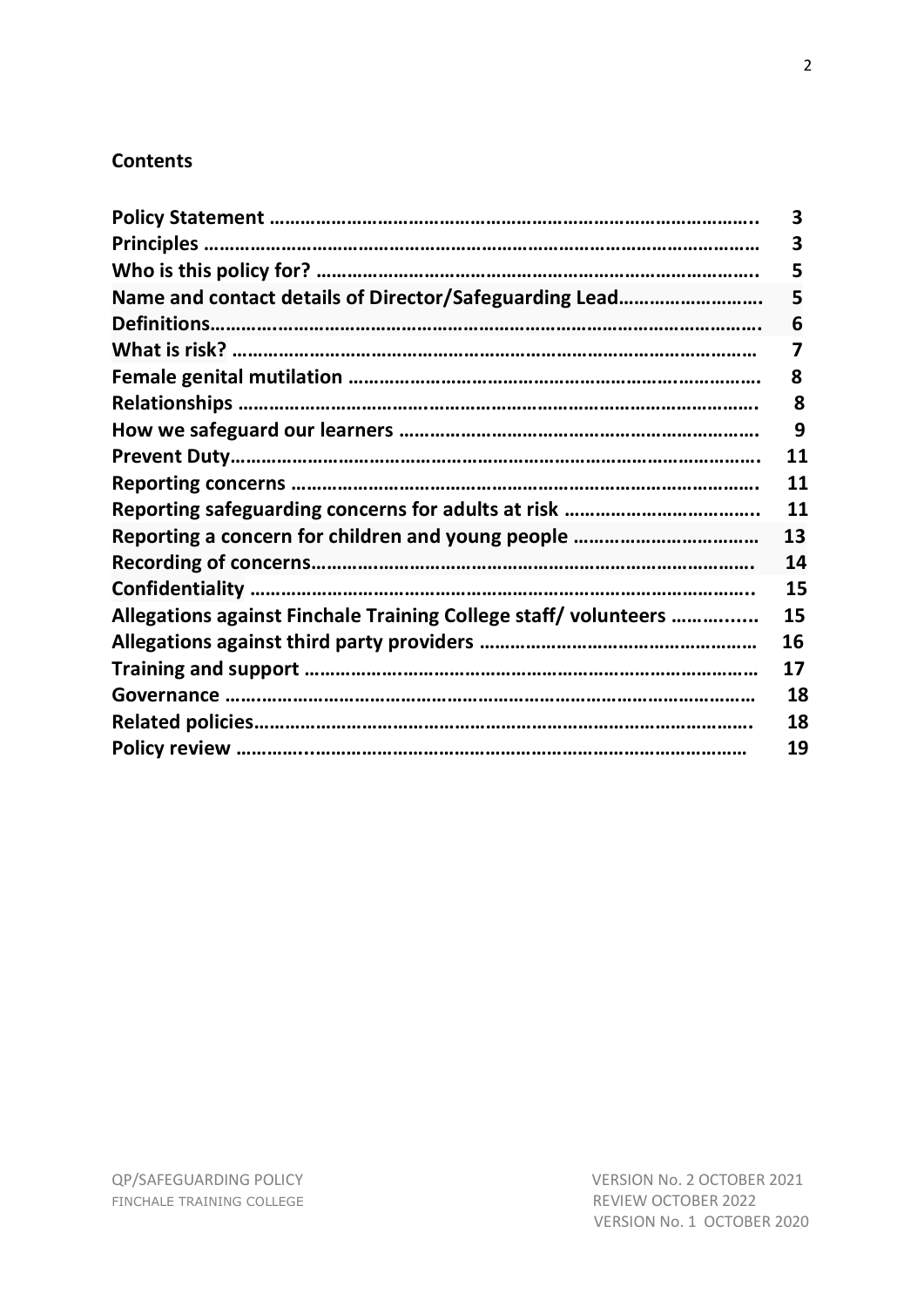# **Safeguarding Policy Statement**

Finchale Training College's policy approach is to minimise the risk of abuse to young people and adults at risk with whom Finchale Training College works. We are fully committed to safeguarding the welfare of young people and adults at risk by taking all reasonable steps to protect them from neglect, physical, sexual or emotional harm. The development and implementation of this policy and procedure are an integral part of Finchale Training College's determination to provide high-quality responsive services, which meet the needs of our customers and service users.

All staff, associates and volunteers have a responsibility to take appropriate steps to protect young people and adults at risk and to understand their responsibility to operate within this policy. Good safeguarding includes arrangements for prevention as well as responding to allegations of harm and abuse. Harm and abuse may include physical, sexual, psychological, financial and institutional abuse, acts of neglect and omission and discrimination. All allegations, concerns or suspicions of abuse or neglect are taken seriously by Finchale Training College and are responded to in line with our procedures and within the reporting structures of the local authority in which we work. Allegations made against members of staff will be dealt with. Finchale Training College will handle all disclosures in accordance with the requirements of a national framework of standards and good practice and outcomes in adult protection (ADASS 2006). This policy states our approach to preventing and responding to safeguarding issues.

This policy is cascaded to all staff and employers, so they understand the risks associated with Safeguarding. Employers also have a role in keeping learners safe. This policy is also available on our website.

#### **Principles**

The policy provides a consistent and effective approach to addressing concerns and allegations of abuse and neglect, including Prevent.

#### **The purpose of this policy is to:**

• Ensure that all young people and adults at risk who are receiving services from us or who are in contact with the organisation for any reason are protected from all forms of abuse. Supporting young people and adults at risk through its safeguarding agenda to prevent potential radicalisation – see associated Prevent policy.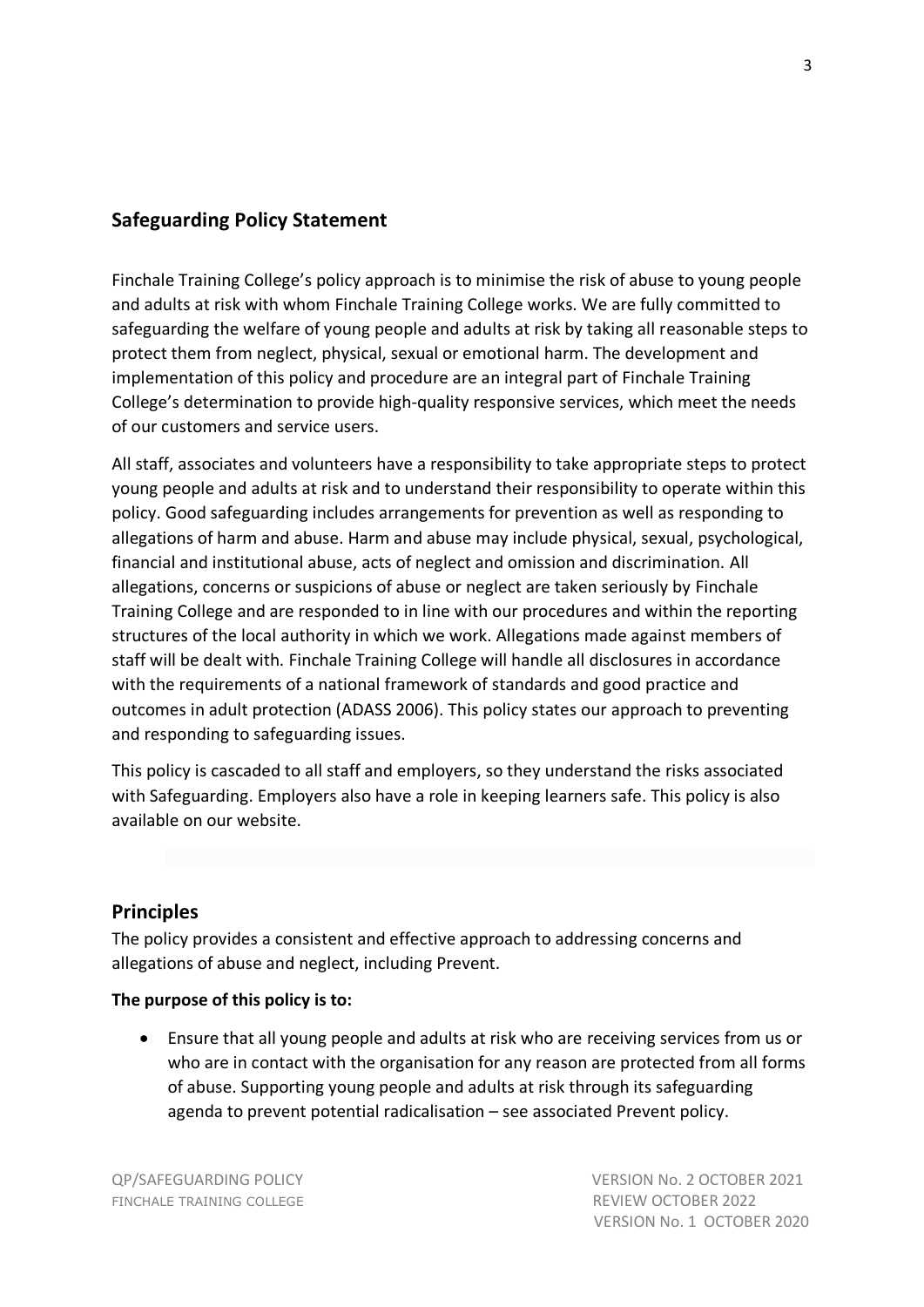- Acknowledge that all staff and volunteer members of Finchale Training College (including third-party providers) have a responsibility to act where there is cause for concern about a young person or adult at risk safety and wellbeing.
- Promote best practice and a positive organisational culture which encourages the promotion of the welfare of young people and adults at risk and ensures their safety.
- Provide mandatory procedures, which must be adopted in any situation where there is cause to be concerned that a young person or adult at risk has experienced or is at risk of some form of abuse (including neglect).

Finchale Training College ensure reflection on and learning from best practice in safeguarding through the Local Children's Safeguarding Board's (LSCB) performance framework. Finchale Training College Safeguarding policy, which is in accordance with LSCB arrangements and procedures, links to other relevant policies within the setting to ensure awareness of specific safeguarding issues and how to respond across the education setting's community: staff, parents, and learners. The policy must be read and signed by all staff members and evidence of this is kept on staff files and made available to learners/parents (if appropriate). In order to support effective practice, the safeguarding policy template has been adapted and expanded to meet the requirements of KCSIE, whilst retaining its structure.

The statutory role of the Designated Safeguarding Lead (DSL) in education settings is identified and outlined in KCSIE 2020 Annex B paragraph 97.

Finchale Training College's approach to safeguarding all of our beneficiaries and learners is founded on the nature of our relationships. We prioritise assessing and managing the needs of our service users and have a dynamic approach to the identification, assessment and response to risk. We have a commitment to ensuring that during all staff, beneficiary and learner induction, Health and Safety, Safeguarding, Prevent, Whistleblowing and Complaints procedures are fully covered. As well as initial induction training, we ensure that all staff have annual refresher training on both Safeguarding and Prevent and that our monthly performance reviews contain important and relevant subject content to promote our commitment to keeping learners safe.

Our organisational structure and approach places emphasis on collaborative relationships with our learners and our partners in delivery. This means our response to need and risk is timely and effective. We ensure that we work together to learn the lessons from our practice and use them to inform our safeguarding procedure. Our staff are informed in terms of the indicators of possible harm and possible vulnerabilities. Staff know what to do when possible abuse or neglect is suspected or disclosed and are skilled in a range of interventions to prevent further or future risk to our learners. Our goal is to enable the beneficiary and the learner. This means that we focus on supporting them in finding their own solutions to challenges that pose a risk to their wellbeing, empowering them to make positive sustainable changes to their lives. This policy outlines our organisational standards in safeguarding children and young people and adults at risk. Finchale Training College uses

FINCHALE TRAINING COLLEGE **REVIEW OCTOBER 2022**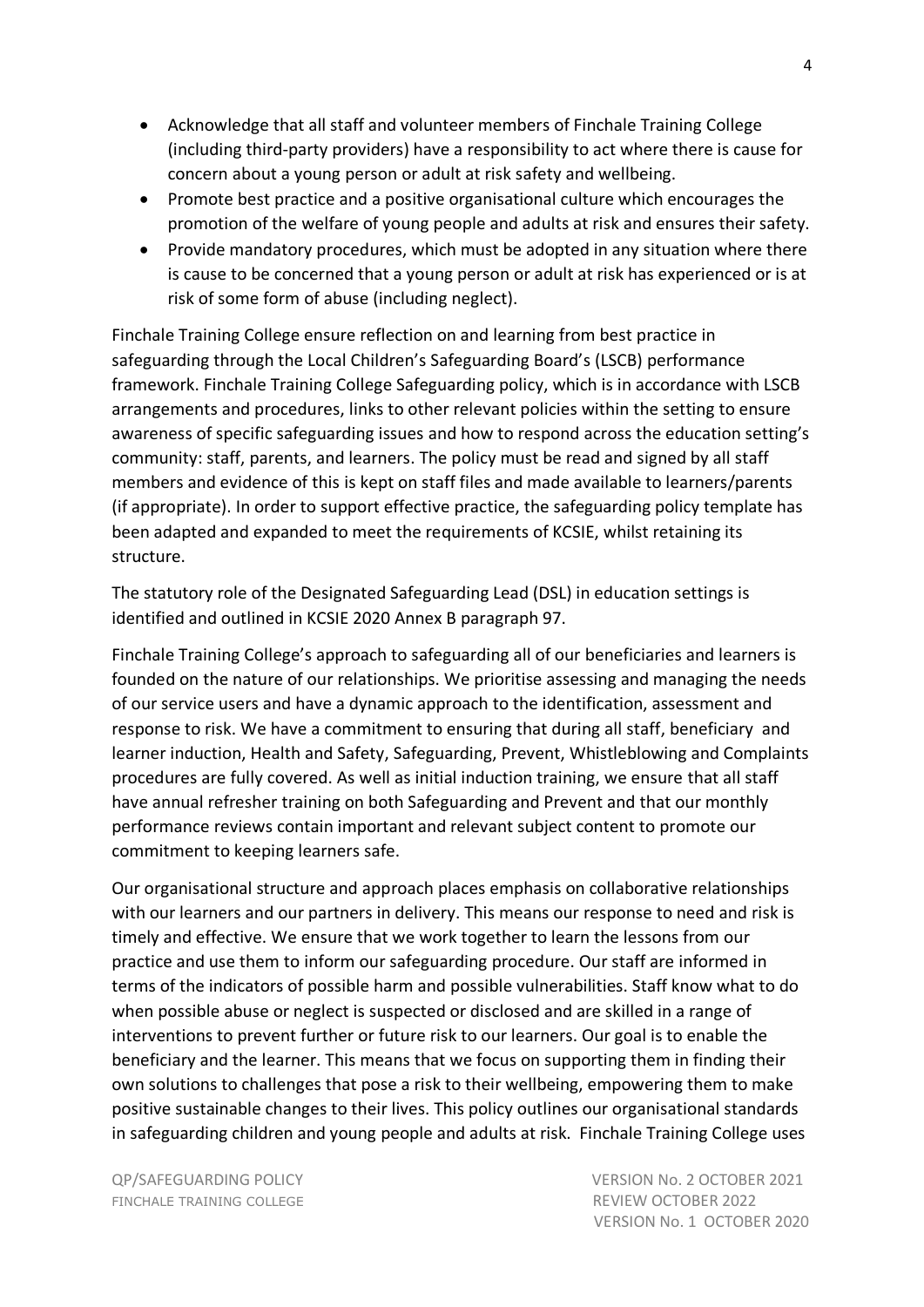these standards to measure our performance and achievements in safeguarding children and adults at risk in all of our education provision across the UK. We also outline a range of behaviours that we encourage staff to embed in their approach to safeguarding that in turn, we believe, supports effective safeguarding practice and the prevention of harm. This policy references key legislation and statutory guidance and outlines how we approach safeguarding at local delivery level. It addresses the need to safeguard in all of our practice contexts.

#### **Who is this policy for?**

All Finchale Training College employees and volunteers have a duty of care to safeguard and promote adults at risk. Everyone working with beneficiaries and learners in Finchale Training College services should be familiar with these procedures and have a duty to report any safeguarding concern to the relevant Adult Social Care team and Finchale Training College. All Finchale Training College staff, associates, third party providers and volunteers have a duty of care to safeguard and promote the welfare of children and young people. Everyone working with beneficiaries and learners in Finchale Training College services should be familiar with these procedures and have a duty to report any safeguarding concern to the relevant Children's Social Care team and Finchale Training College

This policy is also available to beneficiaries and learners at the initial point of their engagement with Finchale Training College.

#### **Name and contact details of Director/ Safeguarding Lead**

Paul Lund

Quality Assurance Manager

[Paul.lund@Finchalegroup.co.uk](mailto:Paul.lund@Finchalegroup.co.uk) T: 07715 815120

Angela Kelly (Deputy Safeguarding Lead)

[Angela.Kelly@Finchalegroup.co.uk](mailto:Angela.Kelly@Finchalegroup.co.uk) T: 07540963738

Local Authority (Durham)

Children & Young People:

Durham Safeguarding Children Partnership

For information: [www.durham-scp.org.uk](http://www.durham-scp.org.uk/)

Concerns about a Child: www.durham-scp.org.uk/concerned-about-a-child

FINCHALE TRAINING COLLEGE **REVIEW OCTOBER 2022**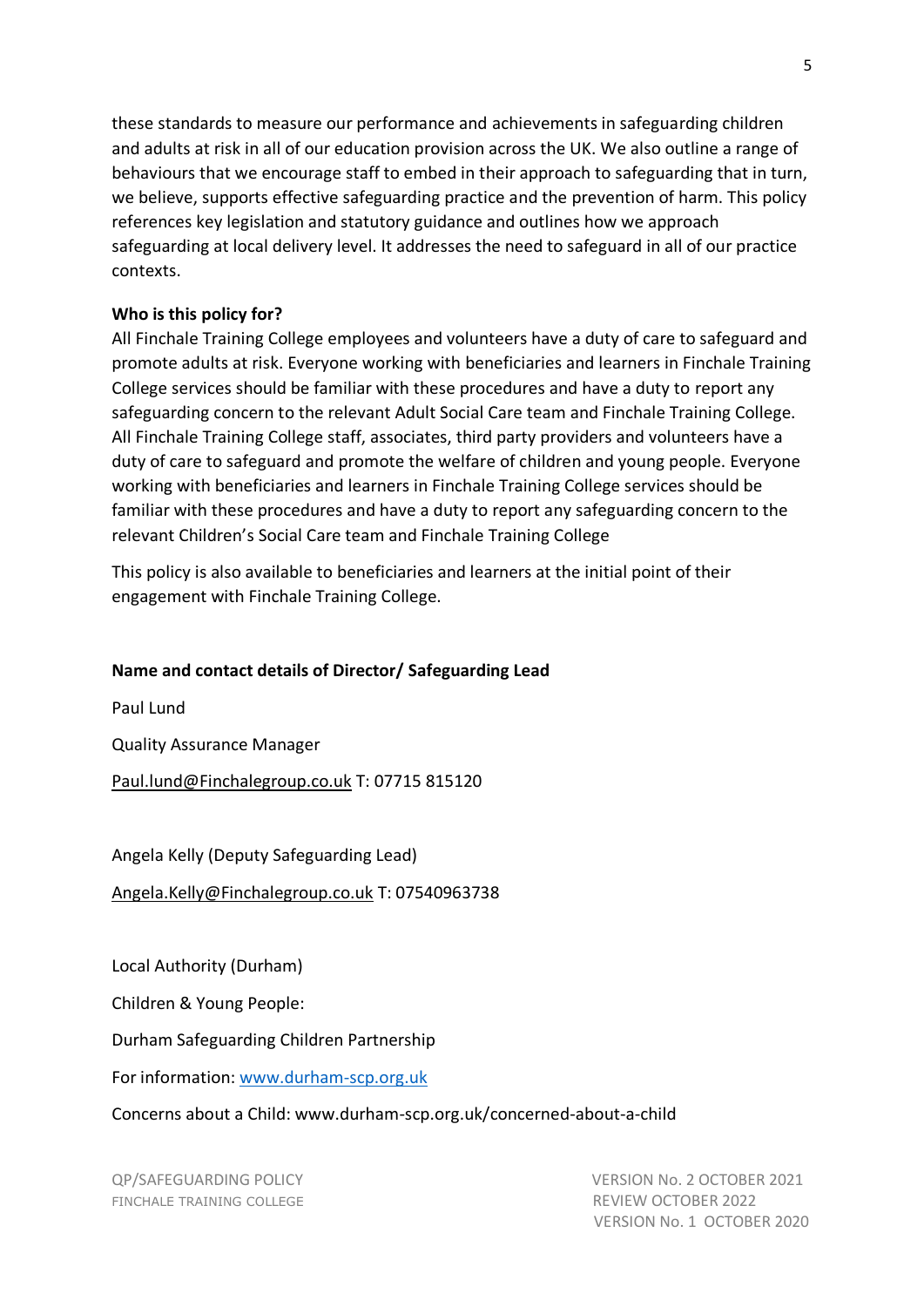**Local Authority Designated Officer (LADO) deals with allegations against staff and volunteers who have contact with children and young people in their work or activities.** 

#### **Contact number for Durham LADO: 03000 268835**

Adults: Durham Safeguarding Adults Partnership For information: Concerns about an adult: [www.safeguardingdurhamadults.info/article/18047/Concerned](http://www.safeguardingdurhamadults.info/article/18047/Concerned-about-an-adult)[about-an-adult](http://www.safeguardingdurhamadults.info/article/18047/Concerned-about-an-adult) Other useful contact details are: [www.cddft.nhs.uk/quality-and-safety/safeguarding-adults.aspx](http://www.cddft.nhs.uk/quality-and-safety/safeguarding-adults.aspx) [www.tewv.nhs.uk/services/safeguarding-2](http://www.tewv.nhs.uk/services/safeguarding-2) [www.countydurhamccg.nhs.uk/our-work/safeguarding](http://www.countydurhamccg.nhs.uk/our-work/safeguarding) [www.cqc.org.uk](http://www.cqc.org.uk/)

If some is in immediate danger:

In an emergency, please call: 999 If there is no immediate risk, call the police on: 101.

#### **Definitions**

An 'adult at risk' is defined by the Department of Health as a person aged 18 years or older who is or may need community care services by reason of mental or other disability, age or illness; and who is or may be unable to take care of themself, or unable to protect themself against significant harm or exploitation. This refers to harm in terms of 'abuse'. This might be physical, sexual, psychological, financial or material, neglect and acts of omission, discriminatory or institutional. This definition is from the Department of Health. The term 'adult at risk' has been used in this policy to replace 'vulnerable adult' in line with the more recent Social Care Institute for Excellence (2011) 'Protecting adults at risk'.

The local authority, as the lead coordinating agency, has the lead role in coordinating the multi-agency approach to safeguard adults at risk, also to ensure links are made to the 'Supporting Families' programme. In addition to that strategic coordinating role, the local authority adult social care department, joint health and social care teams and community mental health teams (CMHTs) also have responsibility for coordinating the action taken by

FINCHALE TRAINING COLLEGE **REVIEW OCTOBER 2022**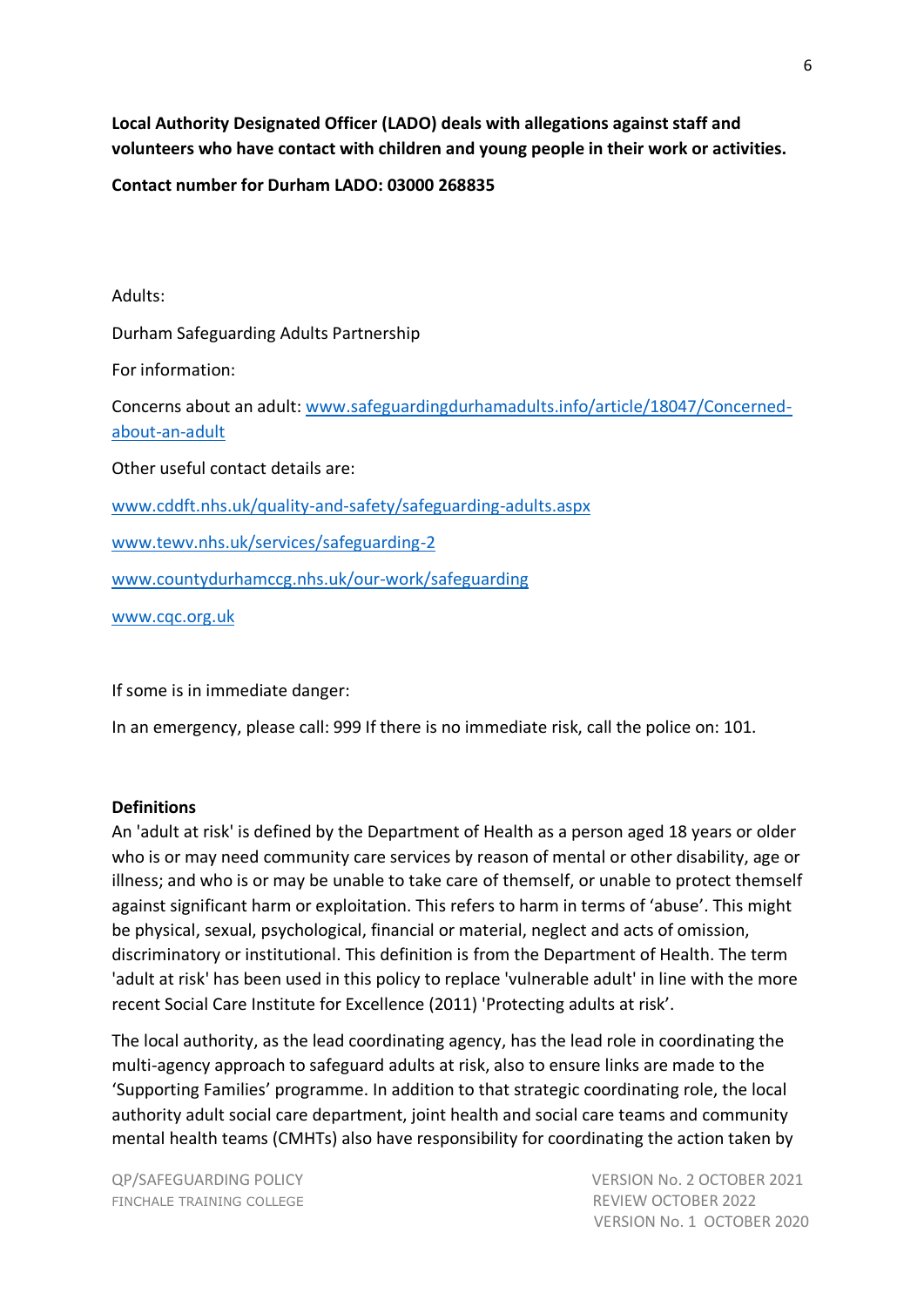organisations in response to concerns that an adult at risk is being, or is at risk of being, abused or neglected. The primary responsibility for coordinating information in response to a Safeguarding Adult concern is vested in the Safeguarding Adult Manager (SAM) in adult social care. Safeguarding Adults Partnership Boards (SAPBs) are multi-agency boards established in each local authority area/borough to promote, inform and support Safeguarding Adults at work. They ensure that priority is given to the prevention of abuse and that adult safeguarding is integrated into other community initiatives and services and has links with other relevant inter-agency and community partnerships.

A child' is defined as any young person under the age of 18 that may benefit from early help, but all educational staff should be particularly alert to the potential need for early help for a child who is disabled and has specific additional needs, has special educational needs (whether or not they have a statutory Education, Health and Care Plan), is a young carer, is showing signs of being drawn in to anti-social or criminal behaviour, including gang involvement and association with organised crime groups, is frequently missing/goes missing from care or from home, is at risk of modern slavery, trafficking or exploitation, is at risk of being radicalised or exploited, is in a family circumstance presenting challenges for the child, such as drug and alcohol misuse, adult mental health issues and domestic abuse, is misusing drugs or alcohol themselves.

The social services department has a statutory duty under the Children's Act 1989 to ensure the welfare of a child. When a child protection referral is made, its staff have a legal responsibility to investigate. This may involve talking to the child and family and gathering information from people who know the child. Inquiries may be jointly carried out with the police.

#### **What is risk?**

'Risk' is the future possibility that someone may be harmed due to a range of unwanted or neglectful behaviours. We work to reduce the likelihood of harm to our beneficiaries and learners and to mitigate the impact of that harm in terms of its' severity. 'Harm' is sometimes 'significant' to a child or young person (Children Act 1989). The definitions of emotional, physical and sexual abuse and neglect describe categories of 'harm' and can be found in the document Working Together 2018 (Appendix A pages 102-106). 'Harm' is described as the "ill treatment or the impairment of health or development". 'Development' means physical, intellectual, emotional, social or behavioural development; 'health' means physical or mental health; and 'ill-treatment' includes sexual abuse and forms of illtreatment which are not physical. As a result of the Adoption and Children Act 2002, the definition of harm also includes "impairment suffered by hearing or seeing the ill-treatment of another". This is useful when considering harm arising from domestic abuse. The abuse and neglect (i.e. harm) to an adult can take many forms - these are listed below as defined in the Care Act 2014:-

FINCHALE TRAINING COLLEGE **REVIEW OCTOBER 2022**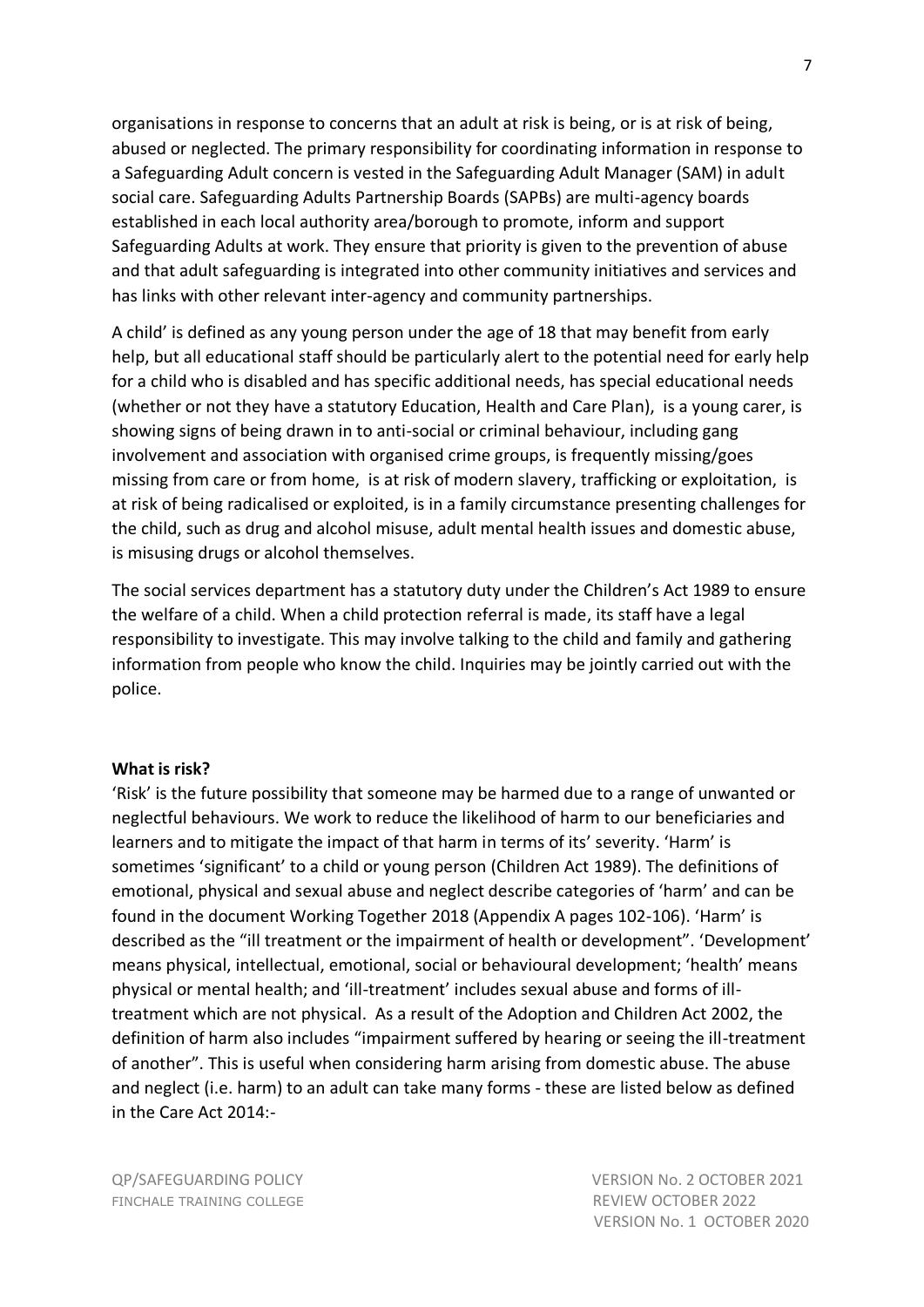- Physical abuse
- Domestic violence or abuse
- Sexual abuse
- Psychological or emotional abuse
- Financial or material abuse
- Modern slavery
- Discriminatory abuse
- Organisational or institutional abuse
- Neglect or acts of omission
- Self-neglect

The updated KCSIE 2020 has identified further areas of abuse that fall under but are not limited to Child on Child sexual violence and sexual harassment page 69-81.

All staff should be aware that children can abuse other children (often referred to as peeron-peer abuse). This is most likely to include, but may not be limited to:

- bullying (including cyberbullying);
- physical abuse such as hitting, kicking, shaking, biting, hair pulling, or otherwise causing physical harm;
- sexual violence, such as rape, assault by penetration and sexual assault;
- sexual harassment, such as sexual comments, remarks, jokes and online sexual harassment, which may be stand-alone or part of a broader pattern of abuse;
- up skirting, which typically involves taking a picture under a person's clothing without them knowing, with the intention of viewing their genitals or buttocks to obtain sexual gratification, or cause the victim humiliation, distress or alarm;
- sexting (also known as youth produced sexual imagery);
- initiation/hazing type violence and rituals.

Other areas of harm to be taken into consideration as stated in the KCSIE 2020.

#### **Female Genital Mutilation**

Whilst all staff should speak to the designated safeguarding lead (or deputy) with regard to any concerns about female genital mutilation (FGM), there is a specific legal duty on teachers. If a teacher, in the course of their work in the profession, discovers that an act of FGM appears to have been carried out on a girl under the age of 18, the teacher must report this to the police. See Annex A of the KCIE September 2020 for further details.

#### **Relationships**

Finchale Training College believes that meaningful relationships make a difference in people's lives. Key aspects of these relationships are trust and empathy but with clear boundaries. Our priority is to be more human – building relationships with learners and partners that offer help and the prospect of positive change. This is supported by a

FINCHALE TRAINING COLLEGE **REVIEW OCTOBER 2022**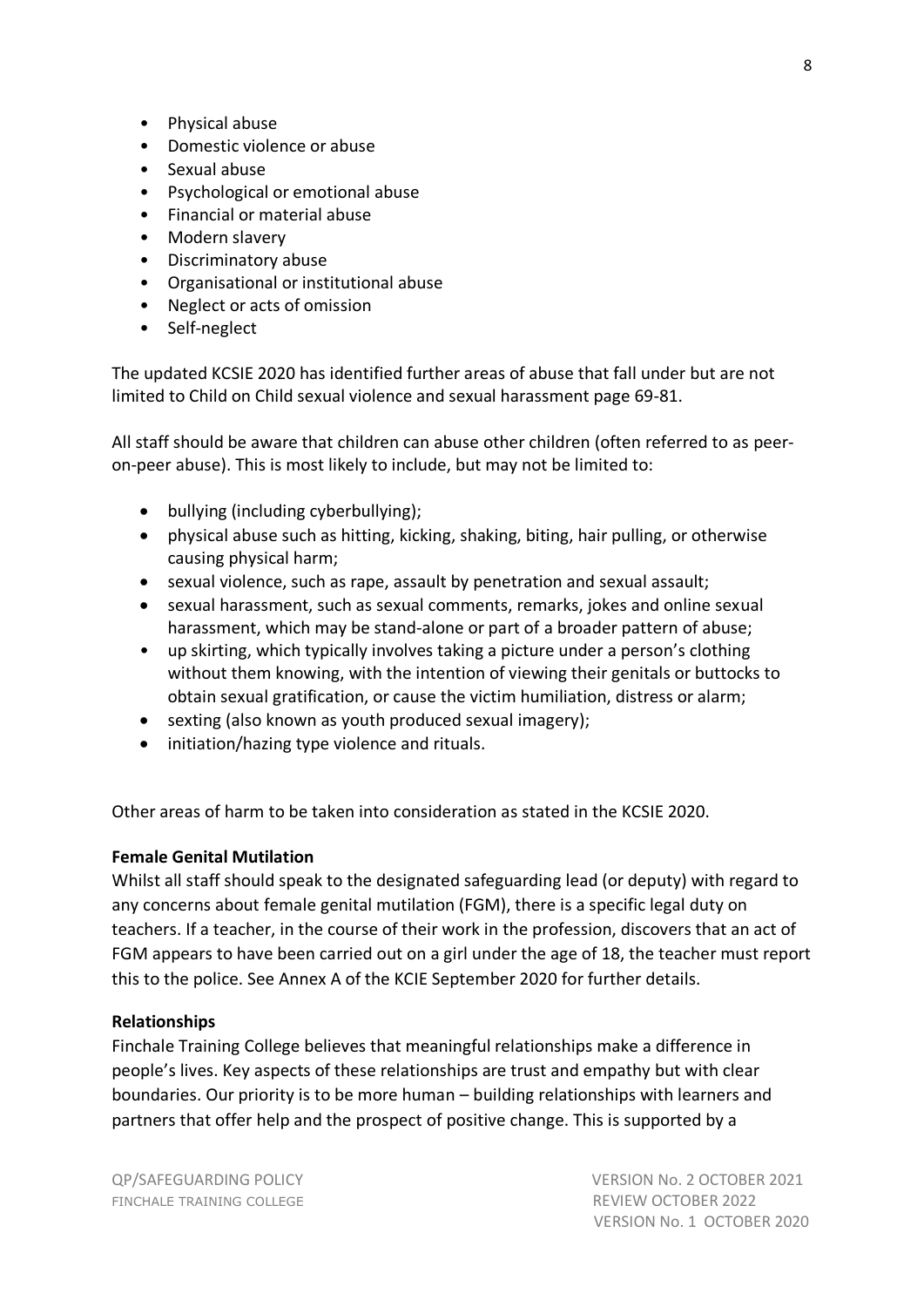commitment to the following Finchale Training College behaviours in safeguarding practice, which we believe contribute to the prevention of harm

- Confidence in practice knowing when to report and refer, seek consent, ask for assistance and information, being a source of expertise.
- Curiosity in our relationships with learners, whilst being respectful of their rights.
- Commitment to productive partnerships with professionals whilst being able to make professional challenges and escalate concerns in practice.
- Keeping the learner as the focus of their practice and supporting them through their involvement in safeguarding processes.
- Being aware and informed of both the harmful and positive aspects of risk.

# **How we Safeguard our learners Organisational governance arrangements for safeguarding:**

Finchale Training College has responsibility for oversight and management of this policy alongside reviewing and monitoring safeguarding incidents through our safeguarding performance framework and organisational lessons learnt, the Safeguarding Board is the formal mechanism which Finchale Training College disseminates safeguarding roles and responsibilities to staff as well as setting the strategic direction for safeguarding within its services.

This group ensures effective communication between the managers and corporate departments and acts as the leadership group on safeguarding issues by:

- providing up to date knowledge on safeguarding matters
- ensuring that staff have access to appropriate safeguarding training
- reviewing how the safeguarding policies are working in practice.

The CEO, Neil Johnson holds ultimate accountability for ensuring safeguarding arrangements. The role of the DSL is key in ensuring that operational safeguarding in the service specific contexts is effective. The DSL will also ensure that local delivery staff develop close working relationships with other agencies involved in safeguarding arrangements in order that they effectively monitor the safety of the children and young people and adults at risk that Finchale Training College works with.

Every member of staff or volunteer has a responsibility for ensuring that learners are safeguarded while they are using Finchale Training College's services.

Finchale Training College's organisational safeguarding standards recognise that we safeguard in a wide range of contexts with a diverse group of beneficiaries and learners. Therefore, managing the risk to learners in these contexts can require different sets of knowledge and skills and different responses, some of which are driven by statute and legislation. Our safeguarding standards and behaviours seek to underpin safeguarding in all of our practice and are derived from section 11 of the Children Act (2004) and the Care Act (2014) as well as best practice guidance such as "Working Together to Safeguarding Children

FINCHALE TRAINING COLLEGE **REVIEW OCTOBER 2022**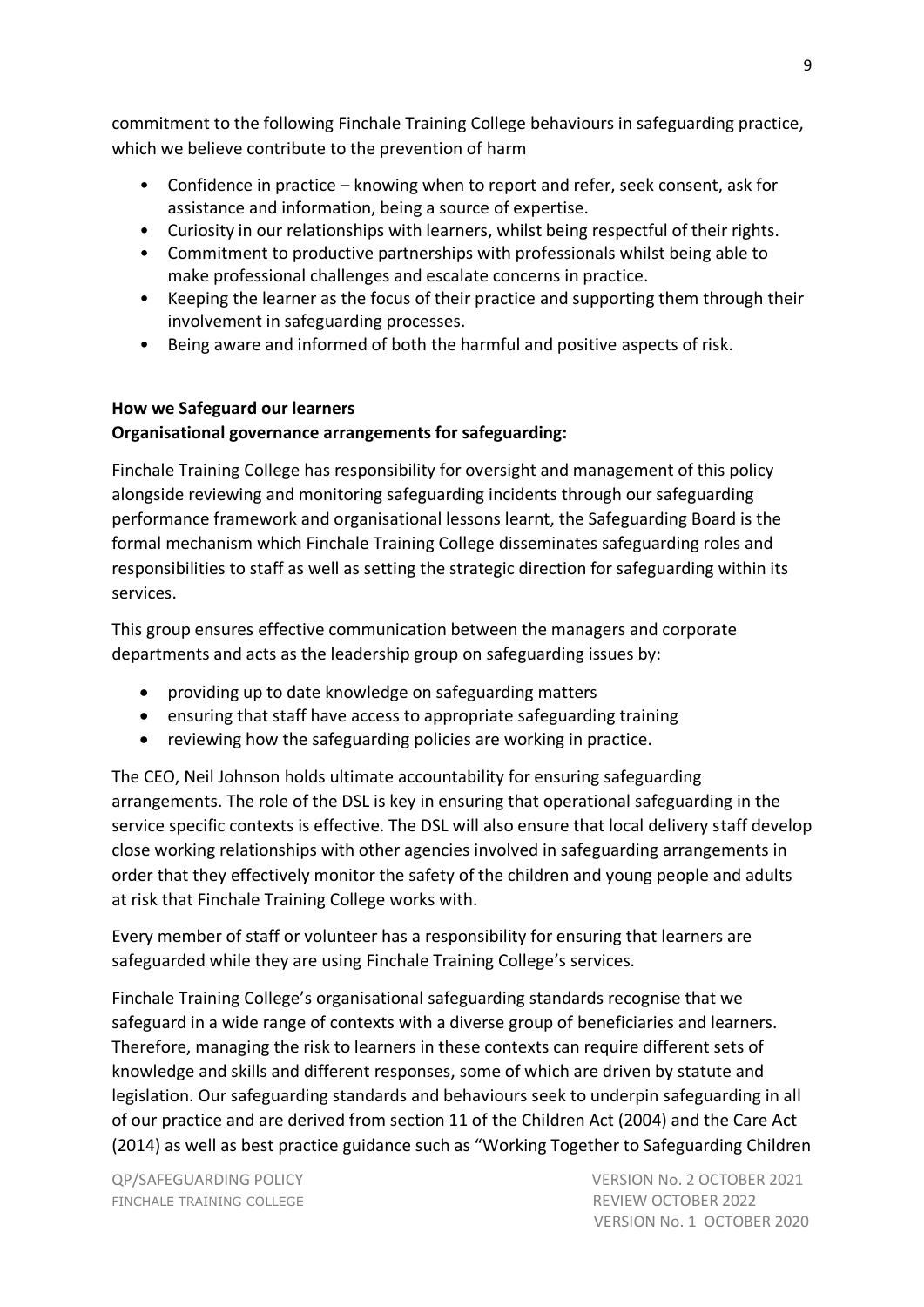2018". Our approach to safeguarding is measured against our Finchale Training College organisational standards.

We demonstrate that we meet these standards through the evidence we draw together in our performance framework. Key Themes: Evidence of standards;

## **Good Leadership and Accountability**

- A clear commitment to the safeguarding of all beneficiaries and learners, including safeguarding of children, young people.
- A clear line of accountability within the organisation for safeguarding and promoting children's welfare.
- Leadership which ensures a dynamic and responsive approach to need and risk in safeguarding, so that we achieve positive outcomes for our learners.
- A shared strategic approach to safeguarding with our partners, through engagement in the activity of strategic partnerships.

# **Clear and embedded Policies and Procedures**

- A clear priority to safeguard all learners: we have defined outcomes for them, explicitly stated in contractual and delivery documentation and demonstrated through the impact of local delivery and individual outcomes.
- Links and overviews to our E-Safety Policy, Bullying and Harassment policy, Prevent, Equality and Diversity are provided to all learners at induction.
- We provide information and training and access to local procedures for safeguarding children that staff are clear on their role and responsibilities in reporting abuse and neglect and on their involvement in safeguarding responses which prevent and protect.
- We ensure that our policies and procedures are in accordance with national statutory guidance and locally agreed inter-agency procedures (LSCBs and SABs).

# **Best practice in safeguarding children and adults 'at risk'**

- We ensure that that our local practice that reflects our organisational approach and we monitor how this leads to positive outcomes for service users.
- We support our staff in making effective and proportionate responses to specific safeguarding concerns that have the learner at the centre.
- We prioritise effective multi-agency work with our partners in delivery to prevent harm and protect learners from risk, operating at the centre of local arrangements.
- We prioritise outcomes for learners which evidence the reduction of risk; the minimisation of the impact of harm; their access to criminal, civil or social justice; and successful resolution and recovery.

# **A commitment to all staff, prior to access with learners having a DBS check and registered on the updating service, including safe recruitment and selection practices**

• We have a Safer Recruitment Policy and Human Resources Management Procedures that take account of the need to safeguard children and young people and adults at risk that include arrangements for appropriate checks including DBS and reference as

FINCHALE TRAINING COLLEGE **REVIEW OCTOBER 2022**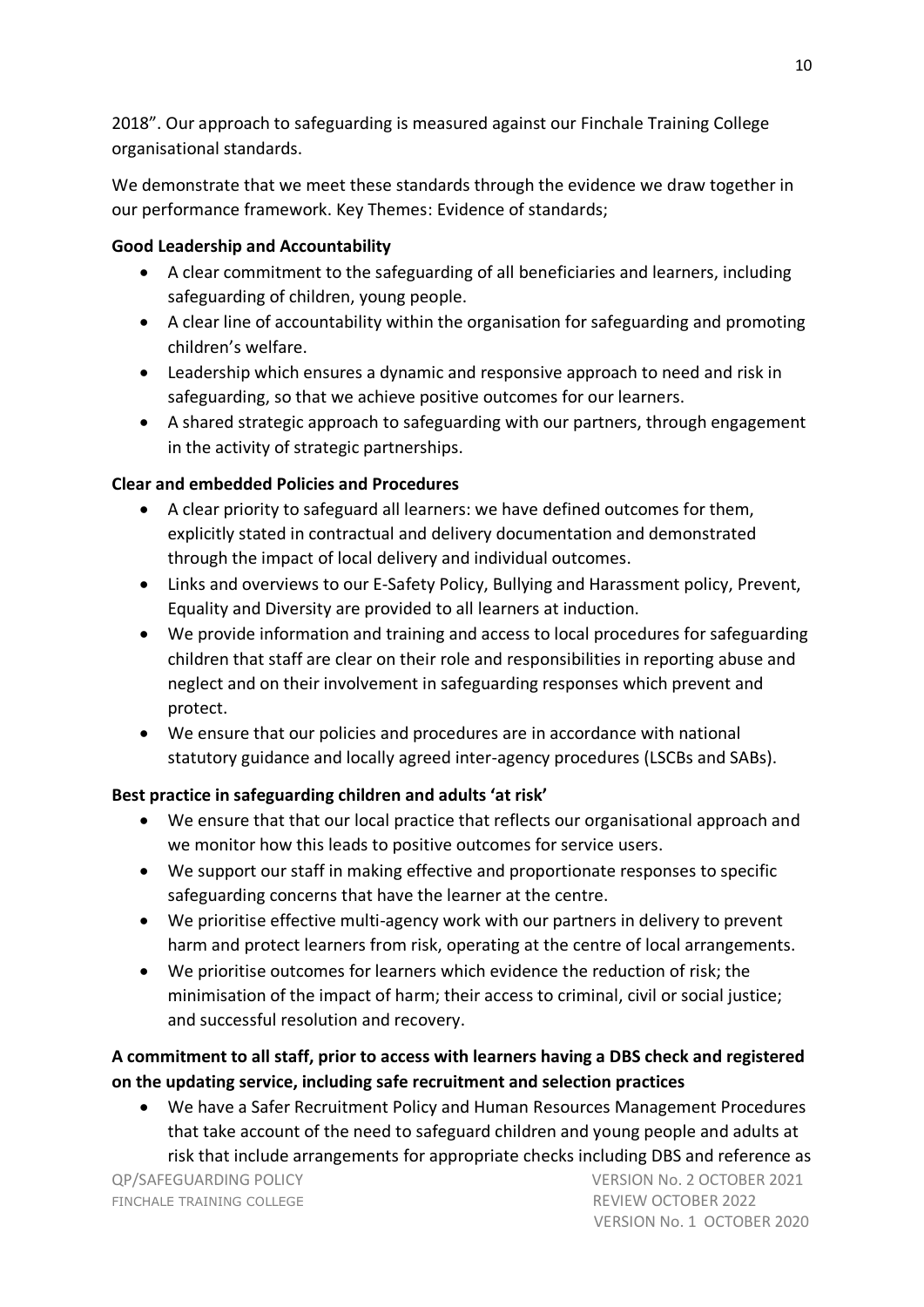well the participation of staff and learners in the recruitment of new staff and volunteers.

• We have clear procedures and practice that ensure an effective response to allegations of abuse or neglect against professional staff, associates and/or volunteers.

#### **A robust learning programme**

- Finchale Training College has a learning culture that acts upon the lessons from reporting, auditing and reviewing which ensures feedback is put into practice for the organisation to ensure that improvements are made.
- Our performance management framework ensures that the organisational centre understands safeguarding risks and the response at local delivery level to these risks.

#### **Prevent duty**

Finchale Training College is committed to supporting adults, learners, apprentices or clients through its safeguarding agenda to prevent potential radicalisation. Please see our Prevent policy for further information. Channel is an early intervention multi-agency process designed to safeguard vulnerable or at-risk people from being drawn into violent extremist or terrorist behaviour. Channel works in a similar way to existing safeguarding partnerships aimed at protecting 'at risk' people. Each Channel Panel is chaired by a local authority and brings together a range of multi-agency partners to collectively assess the risk and can decide whether a support package is needed. The group may include statutory and nonstatutory partners, as well as lead safeguarding professionals. If the group feels the person would be suitable for Channel, it will look to develop a package of support that is bespoke to the person. The partnership approach ensures those with specific knowledge and expertise around the vulnerabilities of those at risk can work together to provide the best support. Finchale Training College staff can make a referral to the Channel Panel. Referrals come from a wide range of partners including education, health, youth offending teams, police and social services. Referrals are first screened for suitability through a preliminary assessment by the Channel Coordinator and the local authority. If suitable, the case is then discussed at a Channel panel of relevant partners to decide if support is necessary.

#### **Reporting concerns**

It is not the responsibility of Finchale Training College to decide if abuse has taken place against a young person or adult at risk. It is the responsibility of staff at Finchale Training College to act if there is cause for concern in order that the appropriate local authorities can investigate and take necessary action to protect the young person or adult at risk. Finchale Training College staff do not investigate but do make the judgement "if this incident or situation were true, is this cause for concern".

FINCHALE TRAINING COLLEGE **REVIEW OCTOBER 2022**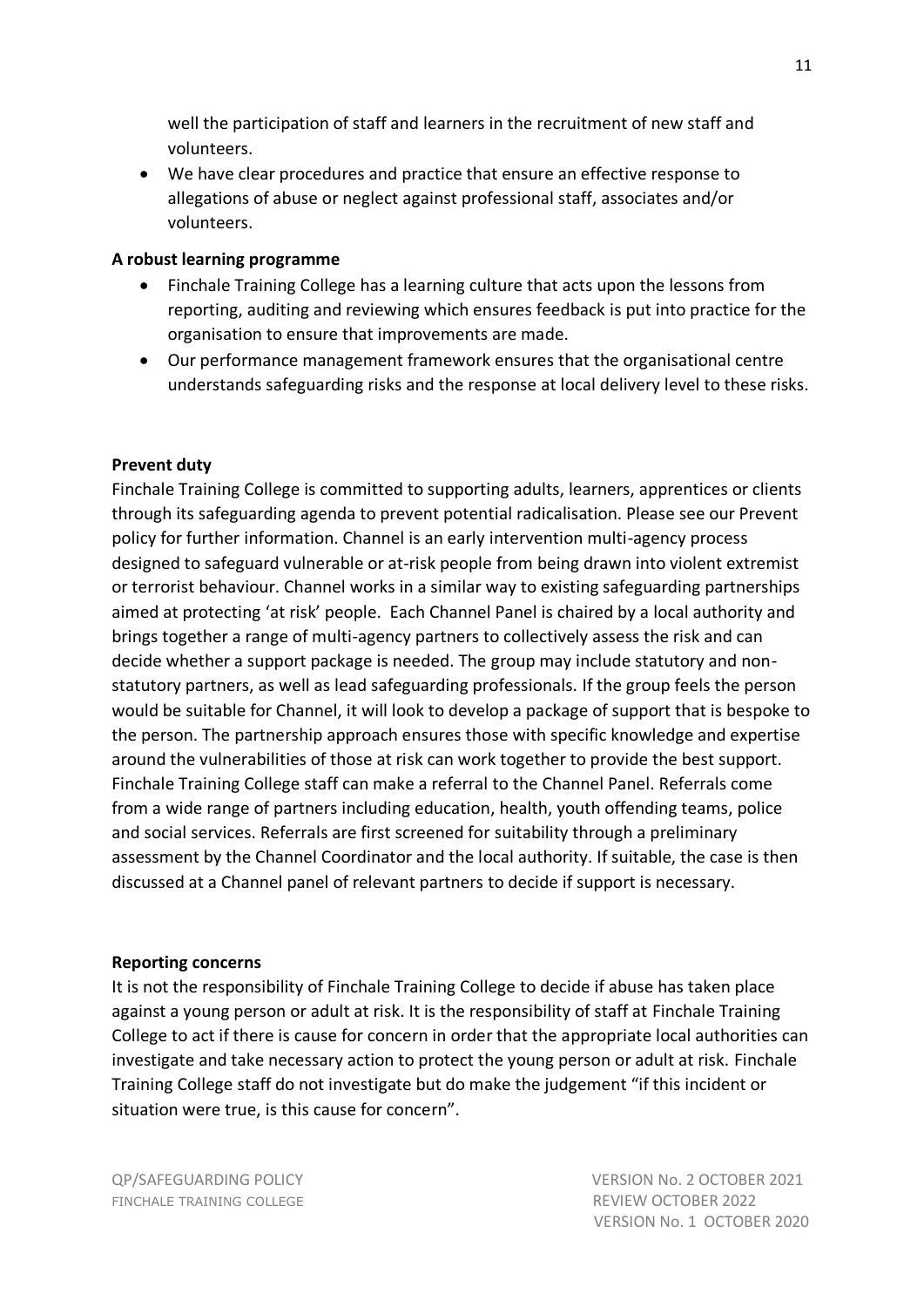#### **Reporting safeguarding concerns for adults at risk:**

Responding to concerns: An adult at risk protection concern may come to your attention in many ways. In all circumstances, the adult's immediate health and safety must take priority. In relation to an injury that comes to your attention you must consider the need for:

#### *Immediate medical attention, Immediate action to protect.*

In these circumstances, you may need to make immediate contact with emergency Health Services, the Police or Adult Social Care team. Finchale Training College reporting procedures will subsequently apply to any immediate action taken to safeguard an adult and the incident should be reported through the Finchale Training College safeguarding procedures as soon as possible after the event. The alerting manager may feel that it is appropriate to speak to the adult at risk before contacting Adult Social Care. They should consider the service users communication needs and their capacity to understand the information they are being provided with and their ability to make decisions. If the adult at risk does not have the capacity to make decisions for themselves, any action taken or decisions made on their behalf must be made in their 'best interests'.

Disclosures of abuse can be frightening and difficult for an adult at risk. If an adult confides in you that they are being hurt or have been abused they have placed you in a position of trust. They trust you to help them, but you must make it clear that you cannot keep the disclosure 'a secret.' You should:

- Speak to them in a private and safe place to inform them of the concerns
- Obtain their views on what has happened and what they want to be done about it.
- Provide information about the safeguarding adults process and how it could help to make them safer.
- Ensure that they understand the parameters of confidentiality.
- Explain how they will be kept informed, particularly if they have communication needs.
- Consider how the abusive experience might impact on the ongoing delivery of services, particularly personal care arrangements and access arrangements.
- Explore their immediate protection needs.
- React calmly and in an encouraging manner.
- Advise them that they are right to tell.
- Emphasise that they are not to blame.
- Take what is being said seriously and communicate this to them.
- Keep questions to the minimum necessary for ensuring a clear and accurate picture of what is being said to you. Remember you are not to investigate.
- Be clear that there are certain people that you will have to tell to make sure that necessary action is taken. Stress that it is part of your job to keep adults safe.
- Make a full record of what is communicated as soon as possible. This should include exact words used, behaviour and other forms of communication.
- Do not delay in passing the information on to your line manager

FINCHALE TRAINING COLLEGE **REVIEW OCTOBER 2022**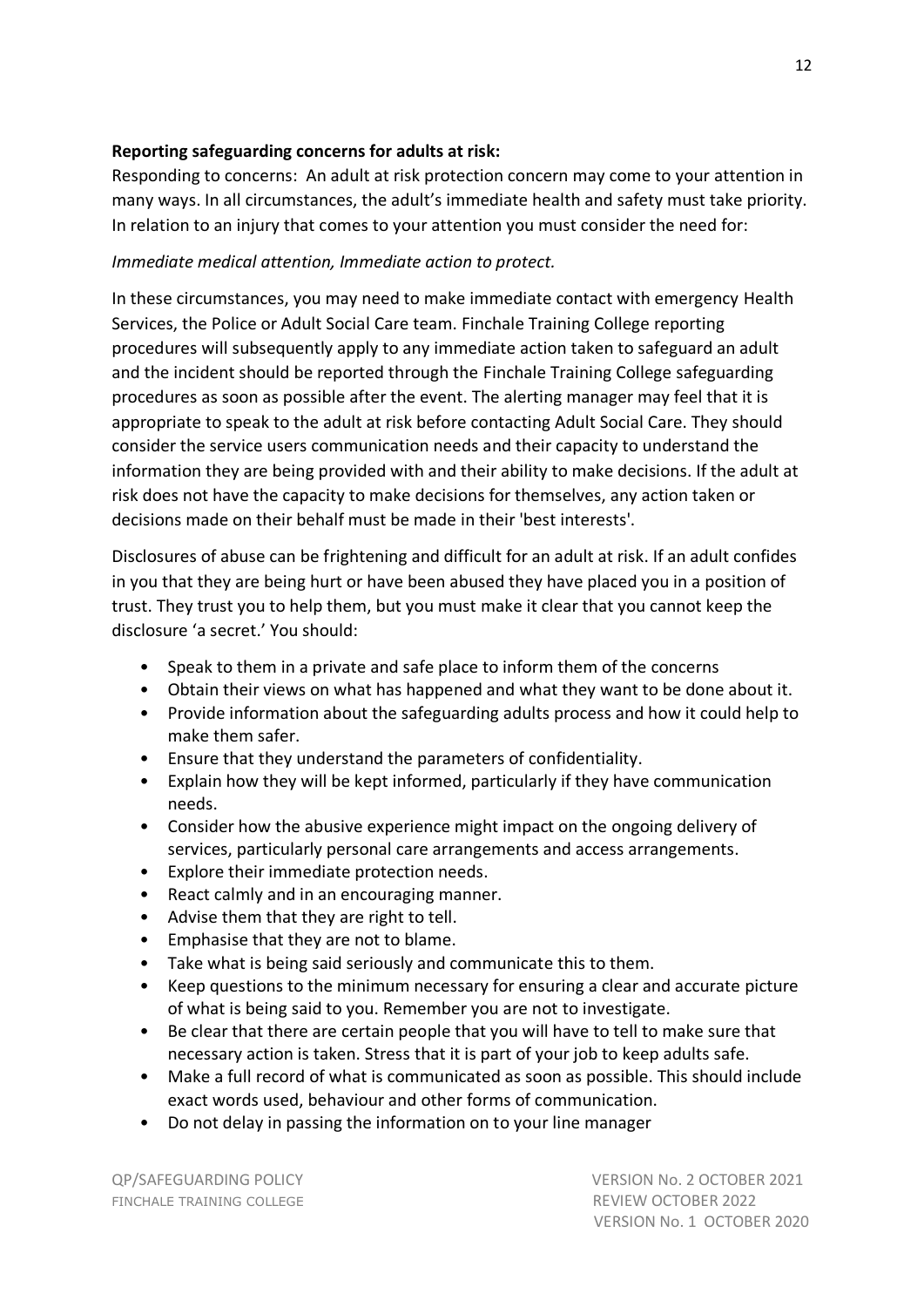The safeguarding procedures are based on an assumption of capacity and the right of the individual to make their own choices, even unwise ones. In situations where the adult alleging abuse decides they do not want action taken, they should be given information about where to get help if they change their mind or if the abuse or neglect continues and they subsequently want support to promote their own safety. The referrer/alerting manager must assure themselves that the decision to withhold consent is not made under undue influence, coercion, or intimidation. If the referrer/alerting manager feels uncomfortable making this decision alone, they should seek a consultation with their local adults safeguarding team to discuss the situation, without naming the individual, and document any advice they are given.

A record must be made of the concern, the adult at risk's decision and of the decision not to refer, along with both yours and their reasons.

A record should also be made of what information/advice they were given in a separate part of the learners/employee file or record that is clearly labelled 'safeguarding'.

#### **Reporting a concern for children and young people:**

Responding to concerns: You may need to make immediate contact with emergency Health Services, the Police or Local Authority Designated Officer. Finchale Training College's reporting procedures will subsequently apply to any immediate action taken to safeguard a child or young person and the incident should be reported through the Finchale Training College safeguarding procedures as soon as possible after the event. Telling somebody about abuse can be frightening and difficult for any child. In doing so the person disclosing has put you in a position of trust, however you must not keep this disclosure confidential. You need to be clear that you can't keep a secret, that you will write down what they say and that they have done the right thing in telling you. A useful approach is the T.E.D. approach – using very open questions:

- Tell me what happened?
- Explain to me what happened next?
- Describe to me anything else that happened?

Inform the beneficiary/learner that you will need to write it down. Do not ask any questions that may be regarded as leading or closed – the T.E.D. approach is a way of prompting the learner to tell the story in an open and supportive way.

They trust you to help them, but you must make it clear that you cannot keep the disclosure 'a secret.' You should:

- Speak to them in a private and safe place to inform them of the concerns
- Obtain their views on what has happened and what they want done about it
- Provide information about the safeguarding children's process and how it could help to make them safer

FINCHALE TRAINING COLLEGE **REVIEW OCTOBER 2022**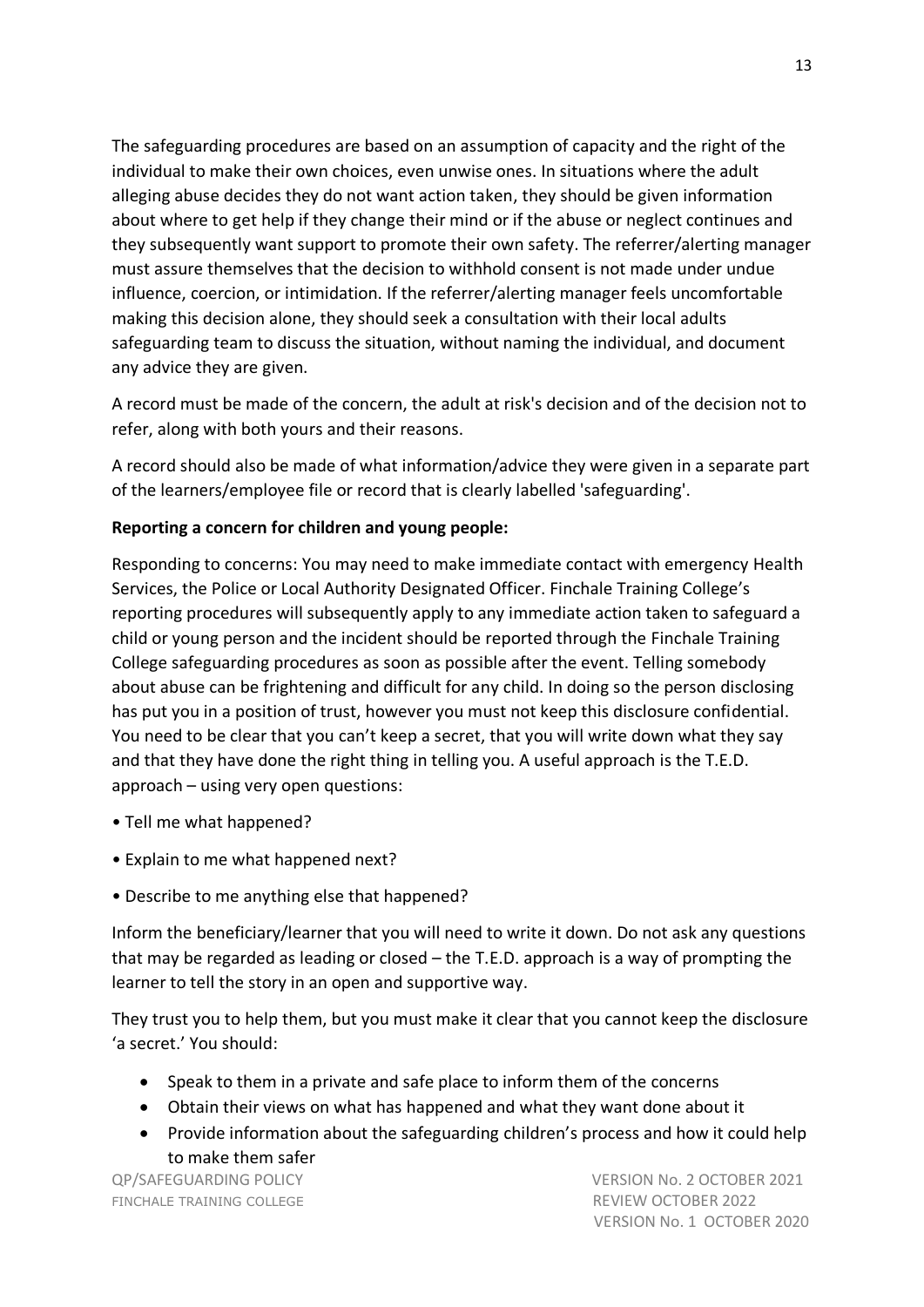- Ensure that they understand the parameters of confidentiality
- Explain how they will be kept informed, particularly if they have communication needs
- Consider how the abusive experience might impact on the ongoing delivery of services, particularly personal care arrangements and access arrangements
- Explore their immediate protection needs
- React calmly and in an encouraging manner
- Advise them that they are right to tell
- Emphasise that they are not to blame
- Take what is being said seriously and communicate this to them
- Keep questions to the minimum necessary for ensuring a clear and accurate picture of what is being said to you. Remember you are not to investigate
- Be clear that there are certain people that you will have to tell in order to make sure that necessary action is taken. Stress it is part of your job to keep adults safe.
- Make a full record of what is communicated as soon as possible. This should include exact words used, behaviour and other forms of communication
- Do not delay in passing the information on to your line manager

### **Recording of concerns**

It is crucial that all concerns are properly recorded. The following information, if available, should be recorded:

- Name and address
- Age and date of birth
- Ethnic origin Religion,
- if any Disability,
- if any Preferred communication method and language
- Name and address of adults involved in the incident/concern/allegation
- Date and time of the alleged incident Nature of injury,
- behaviour or concern
- When the behaviour or injury was first noticed
- The explanation in his/her own words as verbatim as possible
- Date and time of the recording Any questions that were asked
- Signature of the person recording the concern

Some of this information may not be available to you. It is important to be sensitive when discussing these issues and, depending on their situation and capabilities, some of the information areas in the recording form may need to be left incomplete until a later date. It is important that the child, young person or adult at risk freely volunteers whatever information they wish you to have.

FINCHALE TRAINING COLLEGE **REVIEW OCTOBER 2022**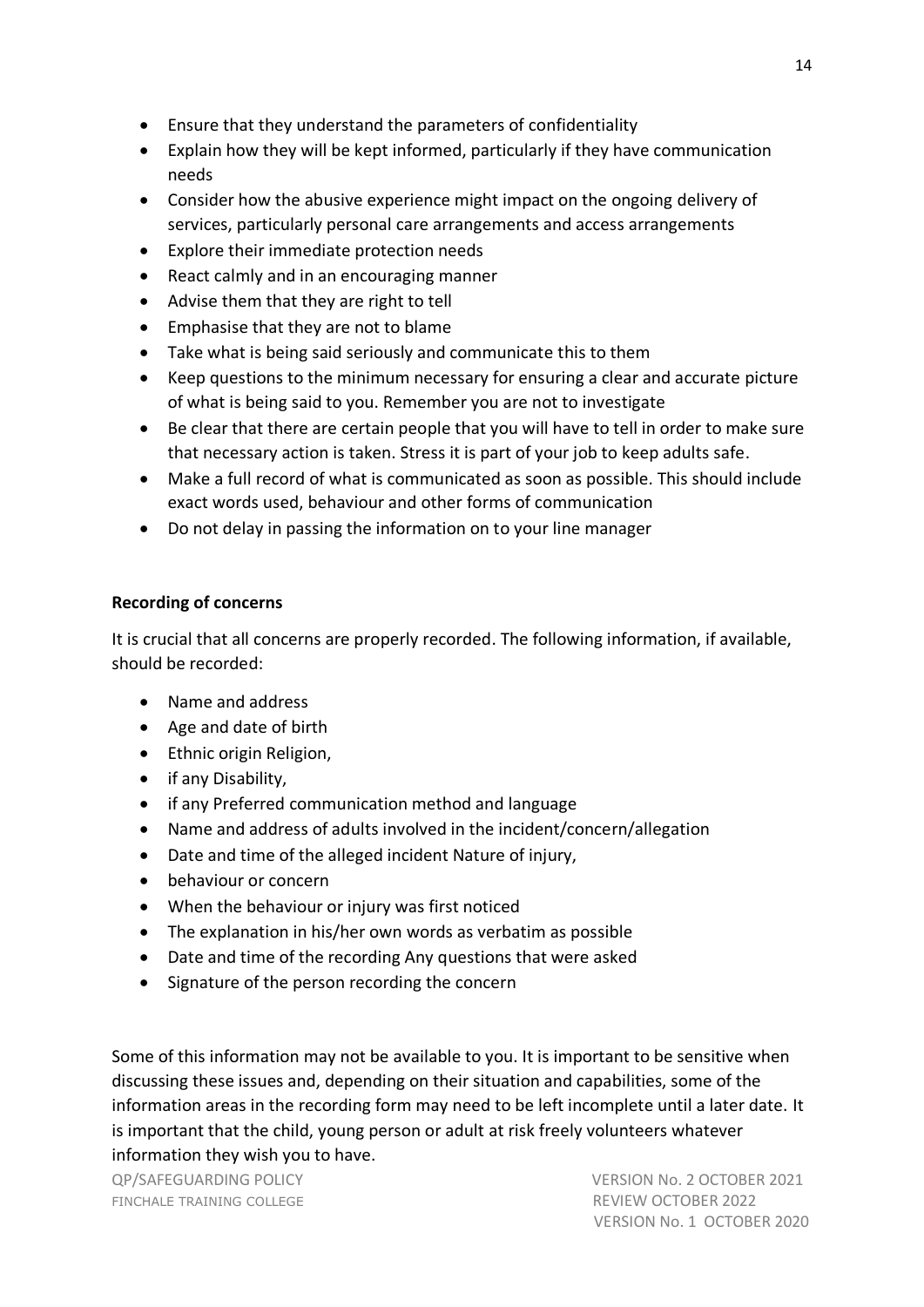When recording, you need to ensure you separate fact from opinion by setting out the facts first. Having an opinion is entirely valid and may be crucial but it must not be confused with factual information.

All written records about an adult, child or young person must be retained securely and confidentially and marked as sensitive within the relevant service recording system.

Reporting concerns to Line Management: Every staff member must ensure that disclosures are reported to the DSL immediately. The DSL is Paul Lund. In consultation with the staff member the DSL will decide as to whether a referral to LADO is necessary/will take place. All reported disclosures, regardless of outcome, must also be reported internally within Finchale Training College through the completion of the 'Safeguarding Incident form' in conjunction with the written referral to the appropriate local authority safeguarding team.

The form has 3 parts:

Part 1 - outlines the basic details of the referral.

Part 2 – contains the details of the incident being reported. Both part 1 and 2 must be completed at the same time following the disclosure.

The form must then be anonymised by removing the person's personal details and password protected and sent by email to: The safeguarding incident address: [incidents@finchalegroup.co.uk](mailto:incidents@finchalegroup.co.uk)

Part 3 - the form must be completed within 7 days subsequent to the submission of Parts 1 and 2 once the outcome of the referral is known and resubmitted as detailed above.

#### **Confidentiality**

It is very important that a child/young person/adult at risk is aware of their right to confidentiality. It is good practice to ensure that they are aware of this right from the start of their involvement with Finchale Training College services. This is to ensure that if a staff member or volunteer ever breaks that confidentiality due to a safeguarding matter that the individual will understand this and will not feel betrayed or let down. No safeguarding matter can be kept confidential and this must be made clear to all children, young people and adults accessing our services.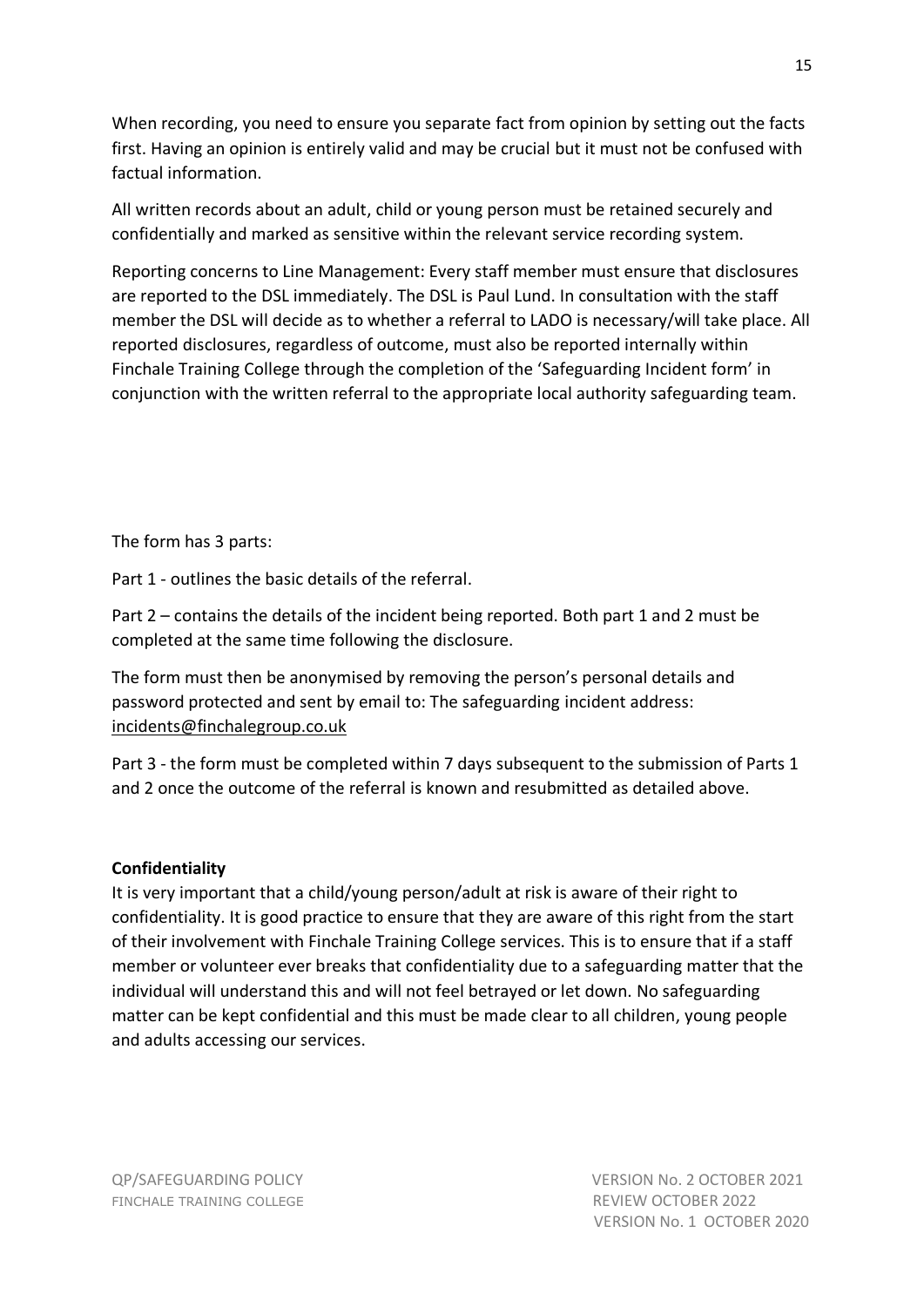#### **Allegations against Finchale Training College staff/ volunteers**

Any allegation of abuse against a Finchale Training College staff member, associate or volunteer must be taken seriously, both for the sake of the beneficiary/learner and the member of staff/associate/volunteer. Staff receiving the allegation will follow the same process for responding to concerns. In relation to reporting concerns, however, the receiving staff member will contact the Manager of the staff member /volunteer against whom the allegation has been made. The staff member or volunteer who is the subject of the allegation must NOT be informed of the allegation at this point. The manager of the staff member/volunteer who is the subject of the allegation should refer the matter immediately to the DSL or in their absence the person acting on their behalf. The DSL will then decide whether the incident is serious enough to be considered as a potential safeguarding matter OR whether the allegation is less serious, in which case it should be dealt with under Finchale Training College Complaints Policy and, if appropriate, Disciplinary procedures. If there is insufficient information to make this decision, the DSL will need to decide as a matter of urgency, what information is needed and how this should be obtained, so that a decision can then be taken as to if the situation should be considered as a matter of potential abuse. If the DSL decides that the situation should be considered as potential abuse, they will consult with the relevant Local Authority Designated Officer (LADO) and request that an emergency strategy meeting is convened to plan the process of investigation. The DSL will also need to decide whether for the duration of the investigation, the member of staff should continue in their work, be moved to other duties or be suspended in accordance with the terms of the Disciplinary Policy and Procedures. The LADO will be kept informed of all decisions taken by Finchale Training College in relation to the staff member. If the matter is to be investigated, then the DSL will advise the staff member/volunteer that an allegation has been made against them and the matter has been referred to the Local Authority for investigation. To avoid prejudicing the investigation the details of the allegation should not be discussed prior to investigation and the staff member/volunteer will be instructed not to discuss this with other colleagues. The staff member/volunteer will be advised to take legal advice. Once the investigation is completed, the DSL will decide whether any further action is needed in relation to the information arising from the investigation. Depending on the outcome of the investigation it may be necessary to commence Finchale Training College's formal disciplinary procedure, and this must be conveyed to the staff member within seven days of the completion of the investigation.

#### **Allegations against third party providers**

Regarding any allegation of abuse against a Finchale Training College third-party provider, staff receiving the allegation will follow the same process for responding to concerns (see section above). In relation to reporting concerns, the receiving staff member will contact their line manager, who in consultation with the DSL will inform the line manager of the staff member subject to allegation within the providing organisation. The staff member

FINCHALE TRAINING COLLEGE **REVIEW OCTOBER 2022**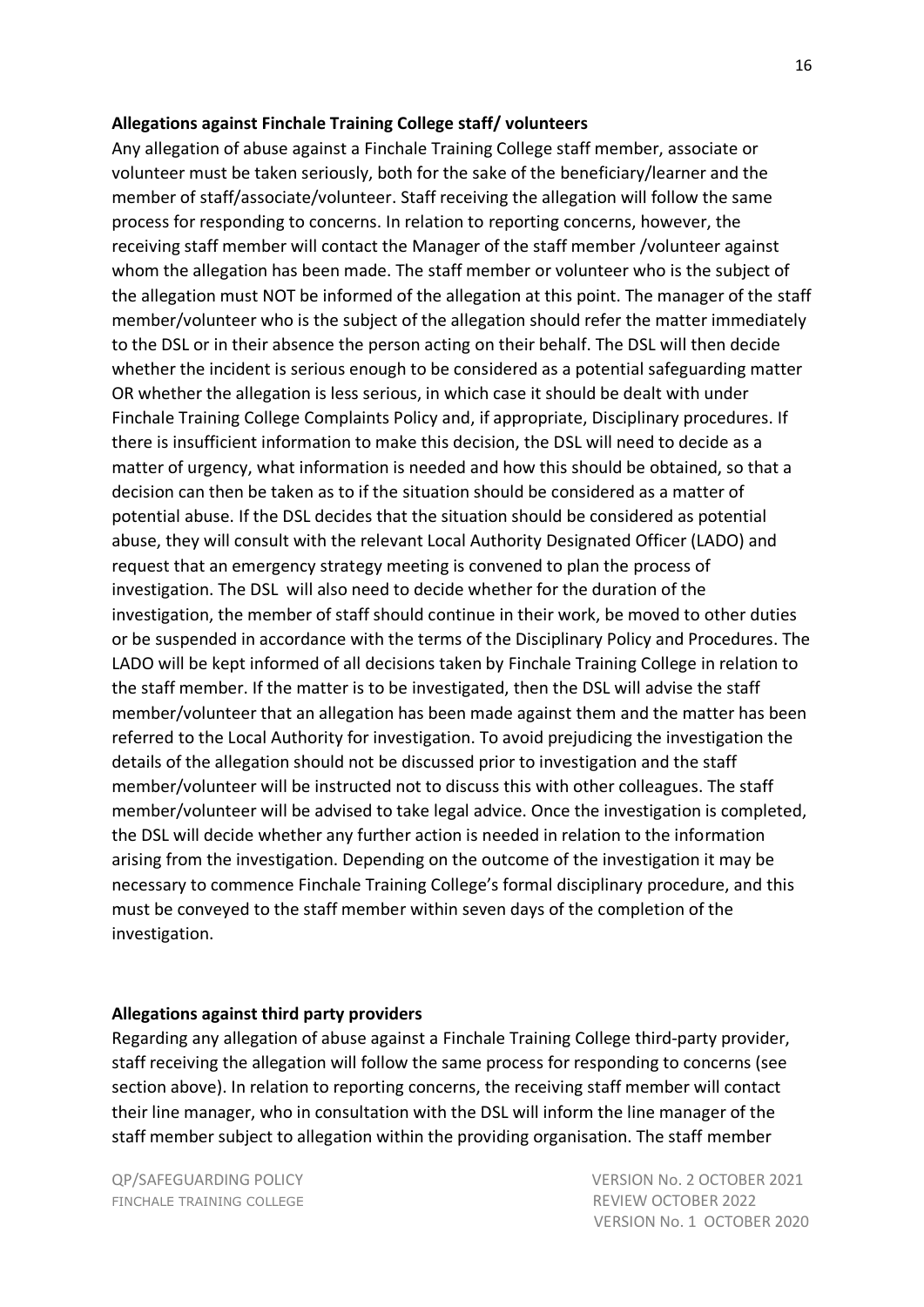belonging to the third party, who is the subject of the allegation, must NOT be informed of the allegation immediately. The matter will be handed to the providing organisation to follow in accordance with their own safeguarding, complaints and disciplinary processes. It would be the responsibility of the providing agency to inform the LADO.

#### **Training and support**

All staff commencing employment with Finchale Training College are required to complete the safeguarding training during their induction as well as Prevent and Equality, Diversity and Inclusion training. Training is undertaken through Foundation Online Learning. This will be completed annually for all staff.

The expectations of staff training as outlined in detail throughout Keeping Children Safe in Education (September 2021) have been summarised and shared within the policy and procedures at Finchale Training College. This will be updated if and when further updates are made to KCSIE (2021). There is a mandatory safeguarding training offer for all staff within Finchale Training College.

For those working to safeguard adults: See SCIE guidance on Safeguarding Adults Information sharing. Support may also be gained through assistance from Finchale Training College senior management team.

Receiving and responding to disclosures of abuse by an adult, child or young person can have a strong emotional impact and you must not underestimate the potential impact of this on you. It is important that you are emotionally supported in dealing with safeguarding matters, initially through your line management chain.

Finchale Training College are committed to train all staff to work within the local safeguarding procedures and operational safeguarding arrangements where possible as set out by Local Safeguarding Children Boards (LSCBs) and Safeguarding Adults Boards (SABs).

#### It is important that you:

• Take up the mandatory annual training and development opportunities that Finchale Training College offer you as a volunteer or member of staff in an education setting

• Familiarise yourself with local opportunities for multi-agency safeguarding training and other opportunities in developing safeguarding practice (mentoring, shadowing)

• Through the supervision and Contribution Review process with your line manager and other opportunities, consider and examine what knowledge, skills and behaviours you need to carry out your role in safeguarding properly in your education setting.

• Seek out and reflect upon any feedback from colleagues, peers, apprentices and learners about what you do in practice.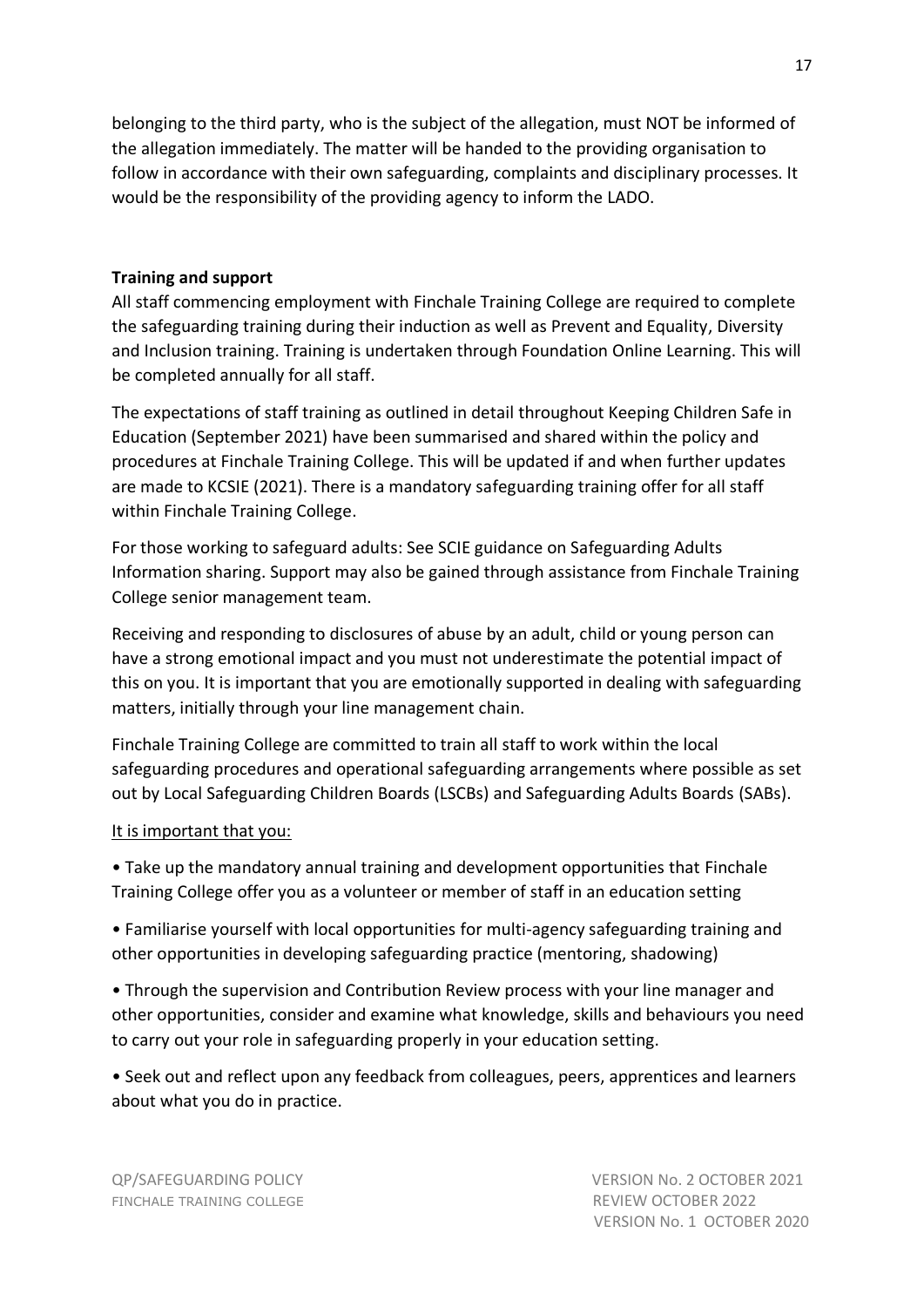• All staff, including associates, temporary staff and volunteers who work with Finchale Training College learners, are made aware of the organisational approach to safeguarding from induction onwards.

• A robust initial induction for each staff member ensures that all Finchale Training College staff undertake appropriate training to equip them to carry out their safeguarding responsibilities effectively and keep this up-to-date with annual CPD for all staff i.e. by refresher training at regular intervals

• That staff supervision and development addresses the workforce's role in safeguarding and reviews workforce performance. This ensures reflecting upon practice to ensure that the safeguarding behaviours are evident.

We have a commitment to co-design in safeguarding practice and delivery through a culture of listening to, and engaging in dialogue with learners, seeking children's views in ways that are appropriate to age and understanding. We take account of those views in individual decisions to inform the establishment or development of services.

We have developed a 'what to do approach' for staff across all Finchale Training College. The implementation and embedding in practice of the content of this document forms part of a learning outcome for our mandatory safeguarding training.

All staff in the role of Designated Safeguarding Lead (DSL) in education settings, will attended the LSCB training offered as part of local safeguarding arrangements, as well as safer recruitment training for managers, FGM awareness training and the Home Office Prevent awareness training. Staff are also trained in the internal Finchale Training College safeguarding reporting procedure and this is implemented both during staff induction and on an annual basis. \*Schools are defined as including colleges and work based learning including Apprenticeships.

There are detailed requirements for safer recruitment in Schools\* outlined in paragraphs 86-144 of KCSIE. These include specific requirements for education settings include keeping a Single Central Record of the staff recruited by the setting and the required checks that have gave been undertaken by the school (KCSIE para112-3). There is also a useful flowchart regarding this on page 30 of KCSIE.

#### **Governance**

All matters relating to safeguarding are overseen by Neil Johnson CEO at Finchale Training College.

#### **Related policies**

- Prevent
- KCSIE 2019

FINCHALE TRAINING COLLEGE **REVIEW OCTOBER 2022**